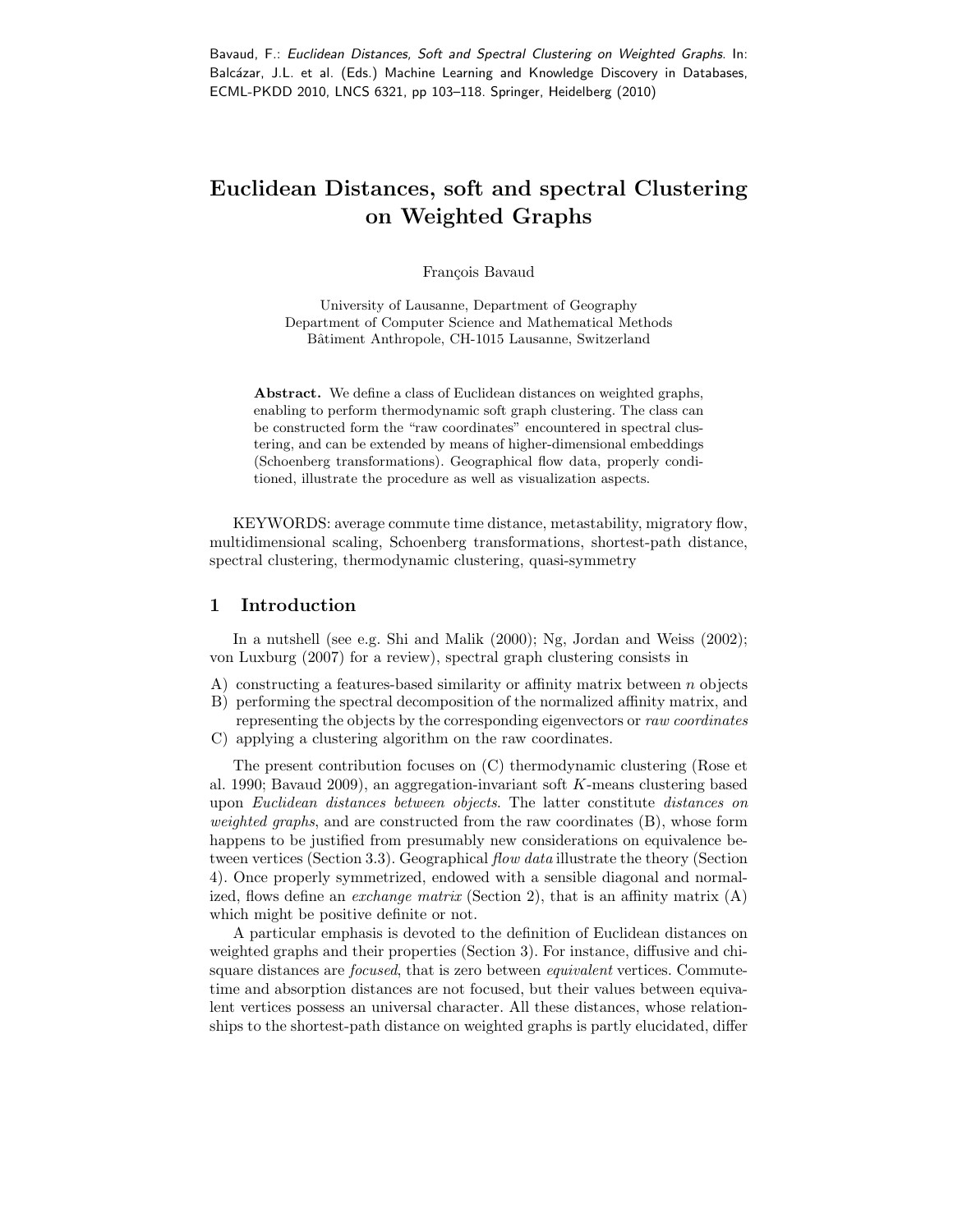in the way eigenvalues are used to scale the raw coordinates. Allowing further Schoenberg transformations (Definition 3) of the distances still extends the class of admissible distances on graphs, by means of a high-dimensional embedding familiar in the Machine Learning community.

# 2 Preliminaries and notations

Consider n objects, together with an *exchange* matrix  $E = (e_{ij})$ , that is a  $n \times n$ non-negative, symmetric matrix, whose components add up to unity (Berger and Snell 1957). E can be obtained by normalizing an affinity of similarity matrix, and defines the normalized adjacency matrix of a weighted undirected graph  $\sum_{j=1}^{n} e_{ij}$  is the *relative degree* or *weight* of vertex *i*, assumed strictly positive. (containing loops in general), where  $e_{ij}$  is the weight of edge (ij) and  $f_i =$ 

### 2.1 Eigenstructure

 $P = (p_{ij})$  with  $p_{ij} = e_{ij}/f_i$  is the transition matrix of a reversible Markov chain, with stationary distribution f. The t-step exchange matrix is  $E^{(t)} = \Pi P^t$ , where  $\Pi$  is the diagonal matrix containing the weights f. In particular, assuming the chain to be regular (see e.g. Kijima 1997)

$$
E^{(0)} = \Pi
$$
  $E^{(2)} = E\Pi^{-1}E$ .  $E^{(\infty)} = ff'$ 

P is similar to the symmetric, normalized exchange matrix  $\Pi^{-\frac{1}{2}} E \Pi^{-\frac{1}{2}}$  (see e.g. Chung 1997), and share the same eigenvalues  $1 = \lambda_0 \geq \lambda_1 \geq \lambda_2 \geq \ldots \lambda_{n-1} \geq -1$ . It is well-known that the second eigenvalue  $\lambda_1$  attains its maximum value 1 iff the graph contains disconnected components, and  $\lambda_{n-1} = -1$  iff the graph is bipartite. We note  $U'AU$  the spectral decomposition of the normalized exchange matrix, where  $\Lambda$  is diagonal and contains the eigenvalues, and  $U = (u_{i\alpha})$  is orthonormal and contains the normalized eigenvectors. In particular,  $u_0 = \sqrt{f}$  is the eigenvector corresponding to the trivial eigenvalue  $\lambda_0 = 1$ . Also, the spectral decomposition of higher-order exchange matrices reads  $\Pi^{-\frac{1}{2}}E^{(t)}\Pi^{-\frac{1}{2}} = UA^tU'.$ 

#### 2.2 Hard and soft partitioning

A soft partition of the n objects into m groups is specified by a  $n \times m$  membership *matrix*  $Z = (z_{ig})$ , whose components (obeying  $z_{ig} \geq 0$  and  $\sum_{g=1}^{m} z_{ig} = 1$ ) quantify the membership degree of object  $\hat{i}$  in group g. The relative volume of group g is  $\rho_g = \sum_i f_i z_{ig}$ . The components  $\theta_{gh} = \sum_i f_i z_{ig} z_{ih}$  of the  $m \times m$  matrix  $\Theta =$ Z'ΠZ measure the *overlap* between groups g and h. In particular,  $\theta_{gg}/\rho_g \leq 1$ measures the *hardness* of group g. The components  $a_{gh} = \sum_{ij} e_{ij} z_{ig} z_{jh}$  of the  $m \times m$  matrix  $A = Z'EZ$  measure the *association* between groups g and h.

A group  $g$  can also be specified by the objects it contains, namely by the  $dis$ tribution  $\pi^g$  with components  $\pi_i^g = f_i z_{ig}/\rho_g$ , obeying  $\sum_i \pi_i^g = 1$  by construction. The object-group mutual information

$$
I(O, Z) = H(O) + H(Z) - H(O, Z) = -\sum_{i} f_i \ln f_i - \sum_{g} \rho_g \ln \rho_g + \sum_{ig} f_i z_{ig} \ln(f_i z_{ig})
$$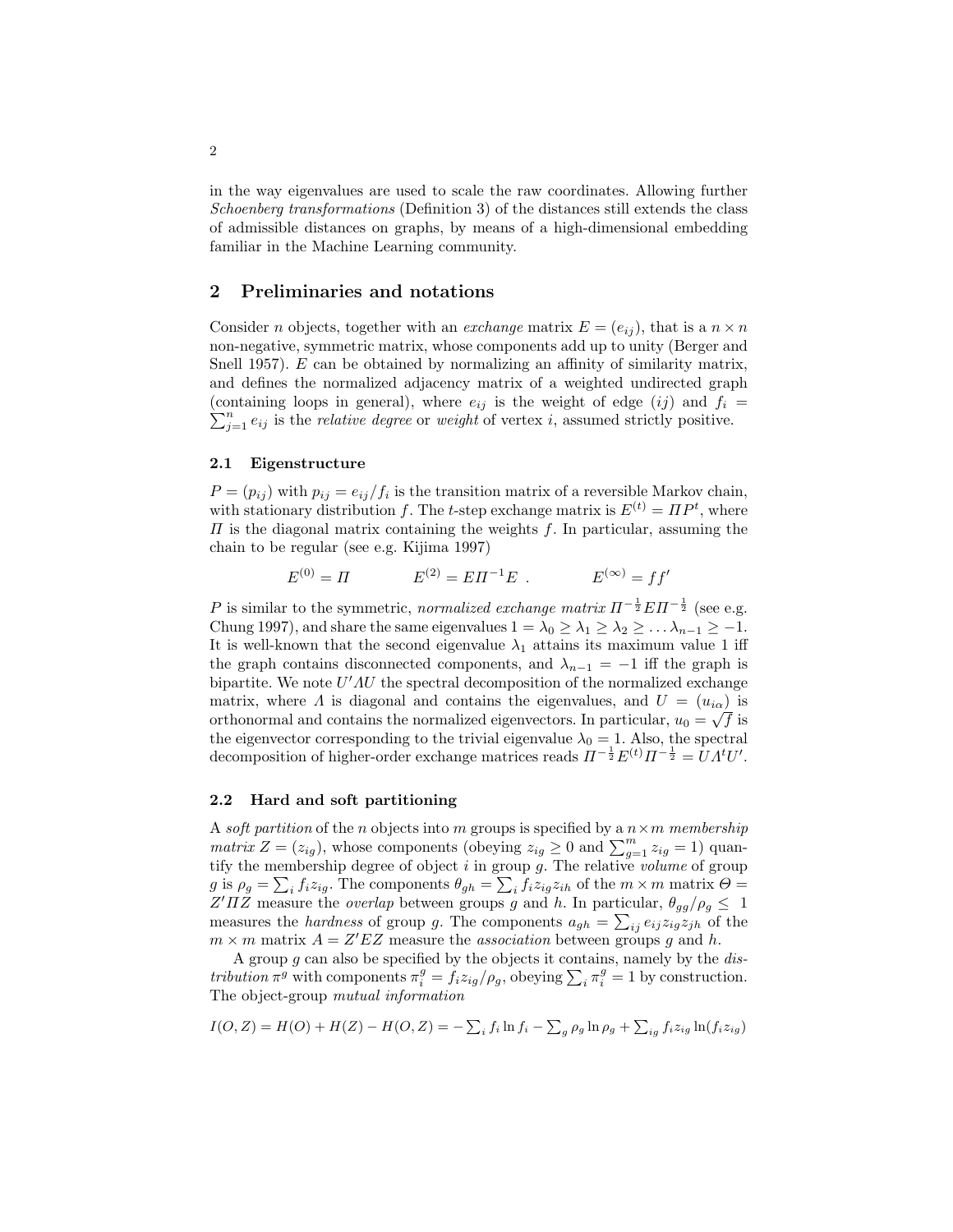measures the object-group dependence or cohesiveness (Cover and Thomas 1991).

A partition is hard if each object belongs to an unique group, that is if the memberships are of the form  $z_{ig} = I(i \in g)$ , or equivalently if  $z_{ig}^2 = z_{ig}$  for all *i*, g, or equivalently if  $\theta_{gg} = \rho_g$  for all g, or still equivalently if the *overall softness*  $H(Z|O) = H(Z) - I(O, Z)$  takes on its minimum value of zero.

Also,  $H(O) \leq \ln n$ , with equality iff  $f_i = 1/n$ , that is if the graph is regular.

### 2.3 Spectral versus soft membership relaxation

In their presentation of the Ncut-driven spectral clustering, Yu and Shi (2003) (see also Nock et al. 2009) determine the hard  $n \times m$  membership Z maximizing

$$
\epsilon[Z] = \sum_{g=1}^{m} \frac{a_{gg}}{\rho_g} = \sum_{g} \frac{a_{gg}}{\theta_{gg}} = \text{tr}(X'EX) \quad \text{where} \quad X[Z] = Z \Theta^{-\frac{1}{2}}[Z]
$$

under the constraint  $X' \Pi X = I$ . Relaxing the hardness and non-negativity conditions, they show the solution to be  $\epsilon[\bar{Z}_0] = 1 + \sum_{\alpha=1}^{m-1} \lambda_\alpha$ , attained with an optimal "membership" of the form  $Z_0 = X_0 R \Theta^{\frac{1}{2}}$  where R is any orthonormal  $m \times m$  matrix and  $X_0 = (1, x_1, \ldots, x_{\alpha}, \ldots, x_{m-1})$  is the  $n \times m$  matrix formed by the unit vector followed by of the first raw coordinates (Sec. 3.3). The above spectral relaxation of the memberships, involving the eigenstructure of the normalized exchange matrix, completely differs from the soft membership relaxation which will be used in Section 3.2, preserving positivity and normalization of Z.

# 3 Euclidean distances on weighted graphs

### 3.1 Squared Euclidean distances

Consider a collection of n objects together with an associated pairwise distance. A successful clustering consists in partitioning the objects into  $m$  groups, such that the average distances between objects belonging to the same (different) group are small (large). The most tractable pairwise distance is, by all means, the squared Euclidean distance  $D_{ij} = \sum_{c=1}^{q} (x_{ic} - x_{jc})^2$ , where  $x_{ic}$  is the coordinate of object  $i$  in dimension  $c$ . Its virtues follow from Huygens principles

$$
\sum_{j} p_{j} D_{ij} = D_{ip} + \Delta_{p} \qquad \Delta_{p} = \sum_{j} p_{j} D_{jp} = \frac{1}{2} \sum_{ij} p_{i} p_{j} D_{ij} \qquad (1)
$$

where  $p_i$  represents a (possibly non positive) *signed distribution*, i.e. obeying  $\sum_i p_i = 1$ ,  $D_{ip}$  is the squared Euclidean distance between i and the centroid of coordinates  $\bar{x}_{pc} = \sum_i p_i x_{ic}$ , and  $\Delta_p$  the average pairwise distance or *inertia*. Equations (1) are easily checked using the coordinates, although the latter do not explicitly appear in the formulas. To that extent, squared Euclidean distances enable a feature-free formalism, a property shared with the kernels of Machine Learning, and to the "kernel trick" of Machine Learning amounts an equivalent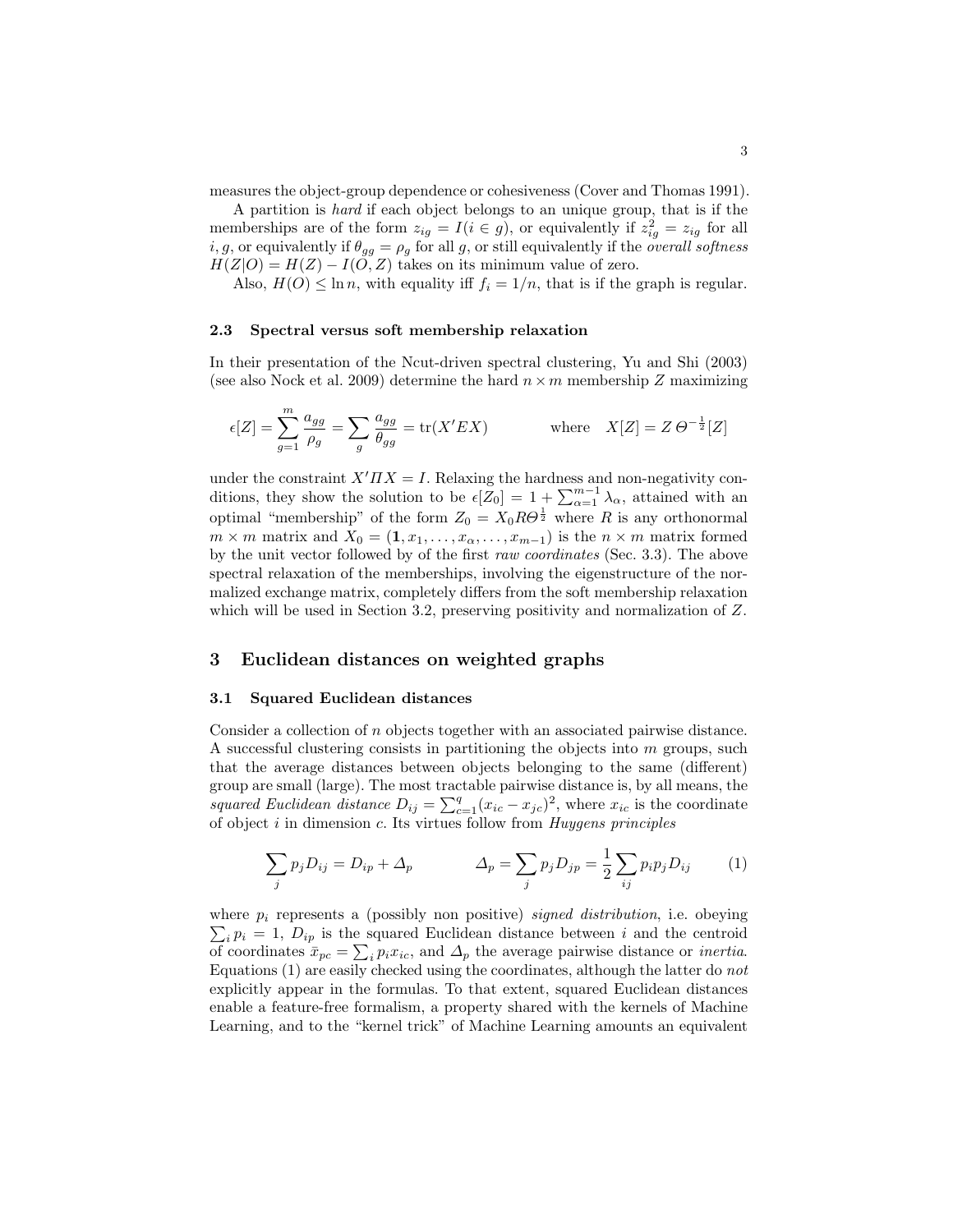"distance trick" (Schölkopf 2000; Williams 2002), as expressed by the well-known Classical Multidimensional Scaling (MDS) procedure. Theorem 1 below presents a weighted version (Bavaud 2006), generalizing the uniform MDS procedure (see e.g. Mardia et al. 1979). Historically, MDS has been developed from the independent contributions of Schoenberg (1938b) and Young and Householder (1938). The algorithm has been popularized by Torgeson (1958) in Data Analysis.

Theorem 1 (weighted classical MDS). The dissimilarity square matrix D between n objects with weights p is a squared Euclidean distance iff the scalar product matrix  $B = -\frac{1}{2} H D H'$  is (weakly) positive definite (p.d.), where H is the  $n \times n$  centering matrix with components  $h_{ij} = \delta_{ij} - p_j$ . By construction,  $B_{ij} = -\frac{1}{2}(D_{ij} - D_{ip} - D_{jp})$  and  $D_{ij} = B_{ii} + B_{jj} - 2B_{ij}$ . The object coordinates can be reconstructed as  $x_{i\beta} = \mu_{\beta}^{\frac{1}{2}} p_i^{-\frac{1}{2}} v_{i\beta}$  for  $\beta = 1, 2, \ldots$ , where the  $\mu_{\beta}$ are the decreasing eigenvalues and the  $v_{i\beta}$  are the eigenvectors occurring in the spectral decomposition  $K = VMV'$  of the weighted scalar product or kernel K with composition  $K = \sqrt{p_i p_j} B_{ij}$ . This reconstruction provides the optimal low-dimensional reconstruction of the inertia associated to p

$$
\Delta = \frac{1}{2} \sum_{ij} p_i p_j D_{ij} = tr(K) = \sum_{\beta \ge 1} \mu_\beta.
$$

Also, the Euclidean (or not) character of D is independent of the choice of p.

### 3.2 Thermodynamic clustering

Consider the overall objects weight  $f$ , defining a centroid denoted by 0, together with m soft groups defined by their distributions  $\pi^g$  for  $g = 1, \ldots, m$ , with associated centroids denoted by  $g$ . By  $(1)$ , the overall inertia decomposes as

$$
\Delta = \sum_{i} f_i D_{i0} = \sum_{ig} f_i z_{ig} D_{i0} = \sum_{g} \rho_g \sum_{i} \pi_i^g D_{i0} = \sum_{g} \rho_g [D_{g0} + \Delta_g] = \Delta_B + \Delta_W
$$

where  $\Delta_B[Z] = \sum_g \rho_g D_{g0}$  is the between-groups inertia, and  $\Delta_W[Z] = \sum_g \rho_g \Delta_g$ the within-groups inertia. The optimal clustering is then provided by the  $n \times m$ membership matrix Z minimizing  $\Delta_W[Z]$ , or equivalently maximizing  $\Delta_B[Z]$ . The former functional can be shown to be concave in Z (Bavaud 2009), implying the minimum to be attained for hard clusterings.

Hard clustering is notoriously computationally intractable and some kind of regularization is required. Many authors (see e.g. Huang and Ng (1999) or Filippone et al. (2008)) advocate the use of the *c*-means clustering, involving a power transform of the memberships. Despite its efficiency and popularity, the c-means algorithm actually suffers from a serious formal defect, questioning its very logical foundations: its objective function is indeed not aggregation*invariant*, that is generally changes when two groups  $q$  and  $h$  supposed equivalent in the sense  $\pi^g = \pi^h$  are merged into a single group  $[g \cup h]$  with membership  $z_{i[h\cup q]} = z_{ih} + z_{jh}$  (Bavaud 2009).

An alternative, aggregation-invariant regularization is provided by the thermodynamic clustering, minimizing over Z the free energy  $F[Z] = \Delta_W[Z] + TI[Z]$ ,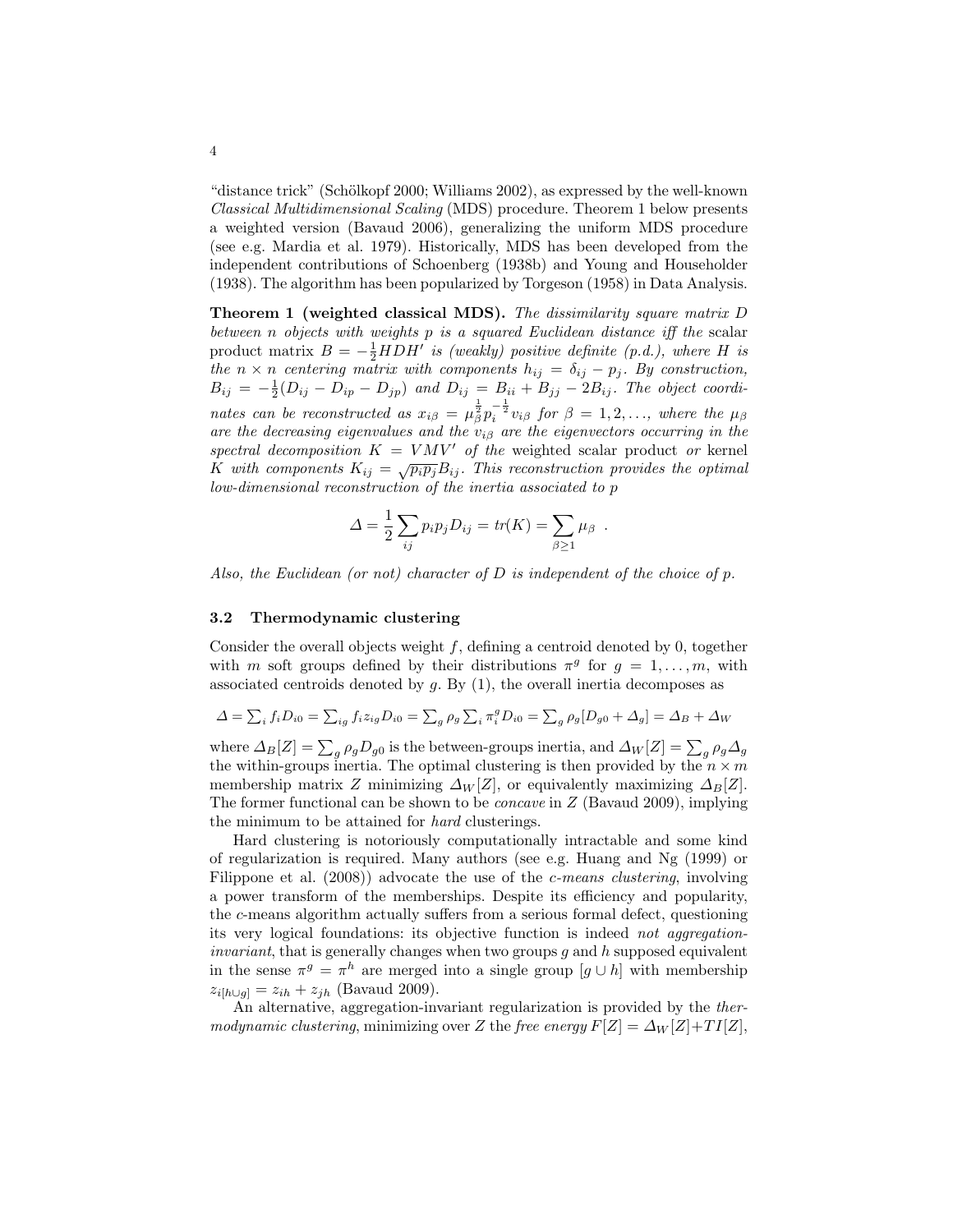where  $I(Z) \equiv I(O, Z)$  is the objects-groups mutual information and  $T > 0$  the temperature (Rose et al. 1990; Rose 1998; Bavaud 2009). The resulting membership is determined iteratively through

$$
z_{ig} = \frac{\rho_g \exp(-D_{ig}/T)}{\sum_{h=1}^{m} \rho_h \exp(-D_{ih}/T)}
$$
(2)

and converges towards a local minimum of the free energy. Equation (2) amounts to fitting Gaussian clusters in the framework of model-based clustering.

#### 3.3 Three nested classes of squared Euclidean distances

Equation (2) solves the K-way soft graph clustering problem, given of course the availability of a sound class of squared Euclidean distances on weighted graphs. Definitions 2 and 3 below seem to solve the latter issue.

Consider a graph possessing two distinct but equivalent vertices in the sense their relative exchange is identical with the other vertices (including themselves). Those vertices somehow stand as duplicates of the same object, and one could as a first attempt require their distance to be zero.

Definition 1 (Equivalent vertices; focused distances). Two distinct vertices i and j are equivalent, noted  $i \sim j$ , if  $e_{ik}/f_i = e_{jk}/f_j$  for all k. A distance is focused if  $D_{ij} = 0$  for  $i \sim j$ .

**Proposition 1.**  $i \sim j$  iff  $x_{i\alpha} = x_{j\alpha}$  for all  $\alpha \geq 1$  such that  $\lambda_{\alpha} \neq 0$ , where  $x_{i\alpha} = u_{i\alpha}/\sqrt{f_i}$  is the raw coordinate of vertex i in dimension  $\alpha$ .

The proof directly follows from the substitution  $e_{ik} \rightarrow f_i e_{jk}/f_j$  in the identity  $\sum_k f_i^{-\frac{1}{2}} e_{ik} f_k^{-\frac{1}{2}} u_{k\alpha} = \lambda_\alpha u_{i\alpha}$ . Note that the condition trivially holds for the trivial eigenvector  $\alpha = 0$ , in view of  $f_i^{-\frac{1}{2}} u_{i0} \equiv 1$  for all *i*. It also holds trivially for the "completely connected" weighted graph  $e_{ij}^{(\infty)} = f_i f_j$ , where all vertices are equivalent, and all eigenvalues are zero, except the trivial one.

Hence, any expression of the form  $D_{ij} = \sum_{\alpha \geq 1} g_{\alpha} (f_i^{-\frac{1}{2}} u_{i\alpha} - f_j^{-\frac{1}{2}} u_{j\alpha})^2$  with  $g_{\alpha} \geq 0$  constitutes an admissible squared Euclidean distance, obeying  $D_{ij} = 0$ for  $i \sim j$ , provided  $g_{\alpha} = 0$  if  $\lambda_{\alpha} = 0$ . The quantities  $g_{\alpha}$  are non-negative, but otherwise arbitrary; however, it is natural to require the latter to depend upon the sole parameters at disposal, namely the eigenvalues, that is to set  $g_{\alpha} = g(\lambda_{\alpha})$ .

Definition 2 (Focused and Natural Distances on Weighted Graphs). Let E be the exchange matrix associated to a weighted graph, and define  $E^s$  :=  $\Pi^{-\frac{1}{2}}(E-E^{(\infty)})\Pi^{-\frac{1}{2}}$ , the standardized exchange matrix. The class of focused squared Euclidean distances on weighted graphs is

$$
D_{ij} = B_{ii} + B_{jj} - 2B_{ij}
$$
, where  $B = \Pi^{-\frac{1}{2}} K \Pi^{-\frac{1}{2}}$  and  $K = g(E^s)$ 

where  $g(\lambda)$  is any non-negative sufficiently regular real function with  $g(0) = 0$ . Dropping the requirement  $q(0) = 0$  defines the more general class of natural squared Euclidean distances on weighted graphs.

If  $g(1)$  is finite, K can also be defined as  $K = g(\Pi^{-\frac{1}{2}} E \Pi^{-\frac{1}{2}}) = Ug(\Lambda)U'$ .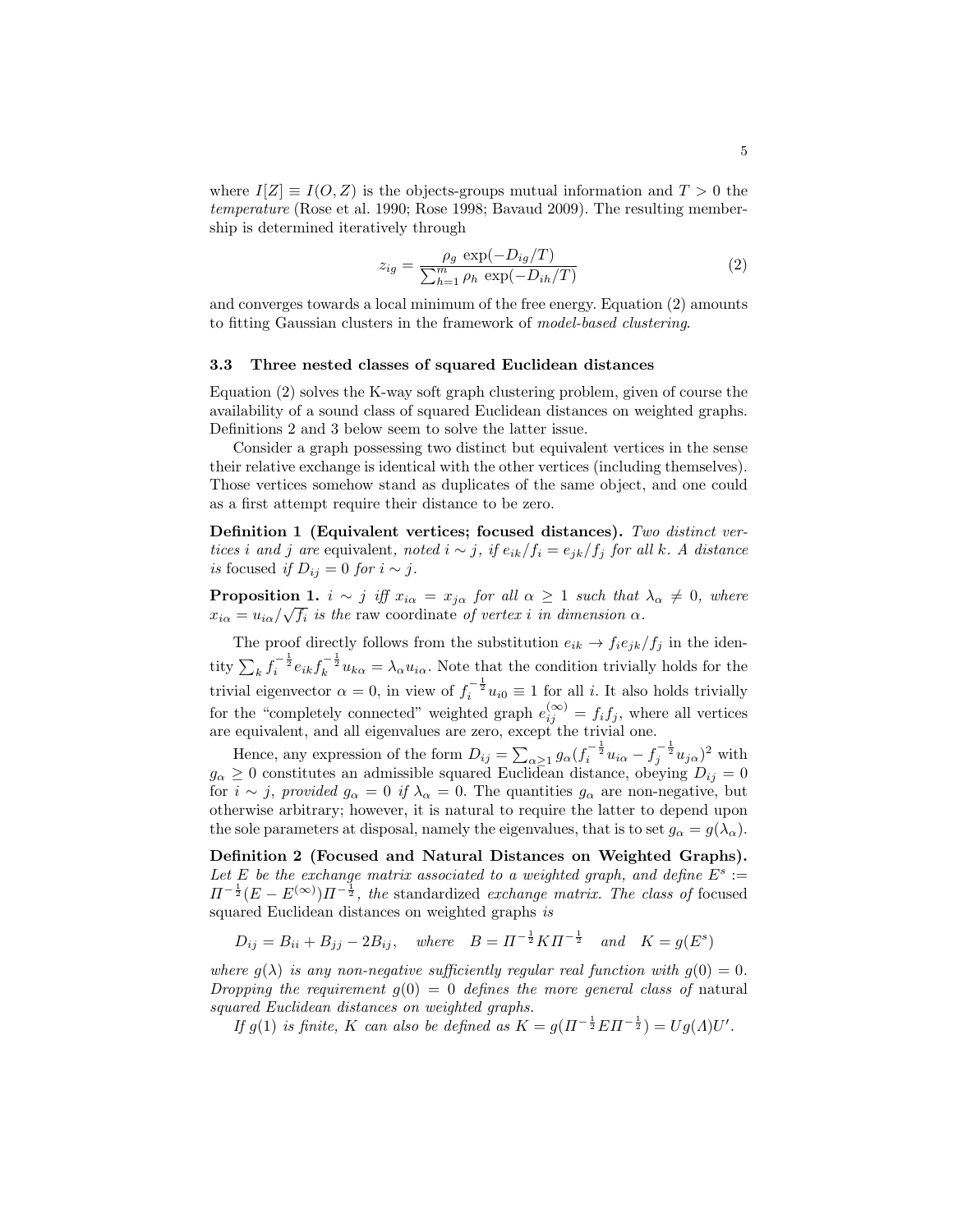First, note the standardized exchange matrix to result from a "centering" (eliminating the trivial eigendimension) followed by a "normalization":

$$
e_{ij}^s = \frac{e_{ij} - f_i f_j}{\sqrt{f_i f_j}} = \sum_{\alpha \ge 1} \lambda_\alpha u_{i\alpha} u_{j\alpha} . \tag{3}
$$

Secondly, B is the matrix of scalar products appearing in Theorem 1. The resulting optimal reconstruction coordinates are  $\sqrt{g(\lambda_{\alpha})}\,x_{i\alpha}$ , where the quantities  $x_{i\alpha} = f_i^{-\frac{1}{2}} u_{i\alpha}$  are the *raw coordinates* of vertex *i* in dimension  $\alpha = 1, 2, ...$  appearing in Proposition 1 - which yields a general rationale for their widespread use in clustering and low-dimensional visualization. Thirdly, the matrix  $g(E^s)$ can be defined, for  $g(\lambda)$  regular enough, as the power expansion in  $(E^s)^t$  with coefficients given by the power expansion of  $g(\lambda)$  in  $\lambda^t$ , for  $t = 0, 1, 2, \dots$  Finally, the two variants of  $B$  appearing in Definition 2 are identical up to a matrix  $g(1)\mathbf{1}_n\mathbf{1}'_n$ , leaving D unchanged.

If  $g(1) = \infty$ , the distance between vertices belonging to distinct irreducible components becomes infinite: recall the graph to be disconnected iff  $\lambda_1 = 1$ . Such distances will be referred to as irreducible.

Natural distances are in general not focused. The distances between equivalent vertices are however universal, that is independent of the details of the graph or of the associated distance (Proposition 2). To demonstrate this property, consider first an equivalence class  $J := \{k | k \sim j\}$  containing at least two equivalent vertices. Aggregating the vertices in J results in a new  $\tilde{n} \times \tilde{n}$  exchange matrix  $\tilde{E}$ with  $\tilde{n} = (n-|J|-1)$ , with components  $\tilde{e}_{JJ} = \sum_{ij \in J} e_{ij}$ ,  $\tilde{e}_{Jk} = \tilde{e}_{kJ} = \sum_{j \in J} e_{jk}$ for  $k \notin J$  and  $\tilde{f}_J = \sum_{j \in J} f_j$ , the other components remaining unchanged.

**Proposition 2.** Let D be a natural distance and consider a graph possessing an equivalence class J of size  $|J| \geq 2$ . Consider two distinct elements  $i \sim j$  of J and let  $k \notin J$ . Then

$$
D_{ij} = g(0) \left( \frac{1}{f_i} + \frac{1}{f_j} \right) \qquad D_{jJ} = g(0) \left( \frac{1}{f_i} - \frac{1}{\tilde{f}_J} \right) \qquad \Delta_J = g(0) \frac{|J| - 1}{\tilde{f}_J} .
$$

Moreover, the Pythagorean relation  $D_{kj} = D_{kJ} + D_{jJ}$  holds.

**Proof:** consider the eigenvalues  $\tilde{\lambda}_{\beta}$  and eigenvectors  $\tilde{u}_{\beta}$ , associated to the aggregated graph  $\tilde{E}$ , for  $\beta = 0, \ldots, \tilde{n}$ . One can check that, due to the collinearity generated by the  $|J|$  equivalent vertices,

- $\tilde{n}$  among the original eigenvalues  $\lambda_{\alpha}$  coincide with the set of aggregated eigenvalues  $\tilde{\lambda}_{\beta}$  (non null in general), with corresponding eigenvectors  $u_{j\beta} =$  $f_j^{\frac{1}{2}} \tilde{f}_j^{-\frac{1}{2}} \tilde{u}_{J\beta}$  for  $j \in J$  and  $u_{k\beta} = \tilde{u}_{k\beta}$  for  $k \notin J$
- $|J 1|$  among the original eigenvalues  $\lambda_{\alpha}$  are zero. Their corresponding eigenvectors are of the form  $u_{j\gamma} = h_{j\gamma}$  for  $j \in J$  and  $u_{k\gamma} = 0$  for  $k \notin J$ , where the  $h_{\gamma}$  constitute the  $|J|-1$  columns of an orthogonal  $|J|\times|J|$  matrix, the remaining column being  $(f_j^{\frac{1}{2}} \tilde{f}_J^{-\frac{1}{2}})_{j \in J}$ .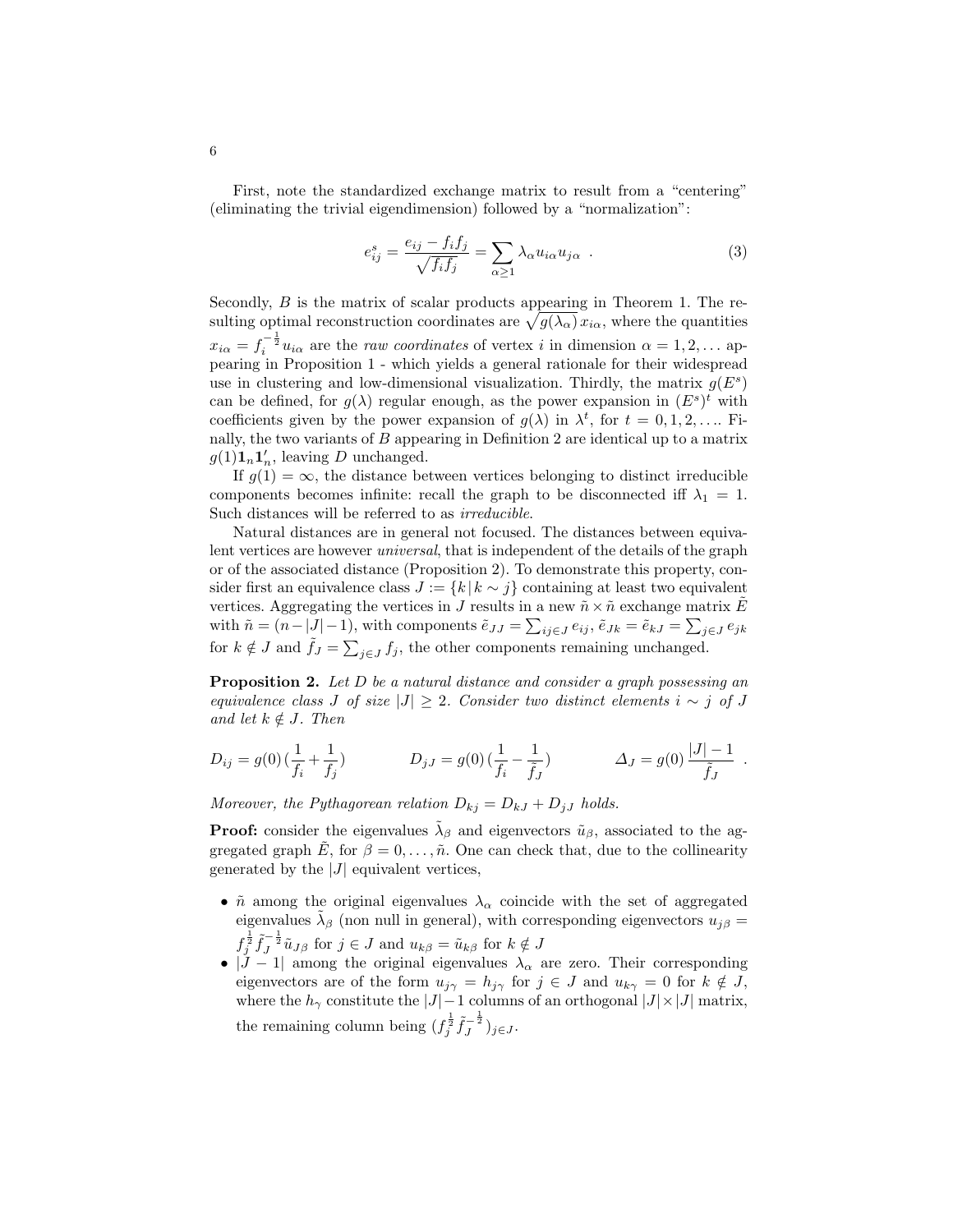Identities in Proposition 2 follow by substitution. For instance,

$$
D_{ij} = \sum_{\beta=1}^{\tilde{n}} g(\lambda_{\beta}) \left( \frac{u_{i\beta}}{\sqrt{f_i}} - \frac{u_{j\beta}}{\sqrt{f_j}} \right)^2 + g(0) \sum_{\gamma=1}^{|J|-1} \left( \frac{h_{i\gamma}}{\sqrt{f_i}} - \frac{h_{j\gamma}}{\sqrt{f_j}} \right)^2 = g(0) \left( \frac{1}{f_i} + \frac{1}{f_j} \right).
$$

General at it is, the class of squared Euclidean distances on weighted graphs of Definition 2 can still be extended: a wonderful result of Schoenberg (1938a), still apparently little known in the Statistical and Machine Learning community (see however the references in Kondor and Lafferty (2002); Hein et al. (2005)) asserts that the componentwise correspondence  $\tilde{D}_{ij} = \phi(D_{ij})$  transforms any squared Euclidean distance  $D$  into another squared Euclidean distance  $\tilde{D}$ , provided that

- i)  $\phi(D)$  is positive with  $\phi(0) = 0$
- ii) odd derivatives  $\phi'(D), \phi'''(D), \dots$  are positive
- iii) even derivatives  $\phi''(D)$ ,  $\phi'''(D)$ ,... are negative.

For example,  $\phi(D) = D^a$  (for  $0 < a \le 1$ ) and  $\phi(D) = 1 - \exp(-bD)$  (for  $b > 0$ ) are instances of such Schoenberg transformations (Bavaud 2010).

Definition 3 (Extended Distances on Weighted Graphs). The class of extended squared Euclidean distances on weighted graphs is

$$
\tilde{D}_{ij} = \phi(D_{ij})
$$

where  $\phi(D)$  is a Schoenberg transformation (as specified above), and  $D_{ij}$  is a natural squared Euclidean distance associated to the weighted graph E, in the sense of Definition 2.

### 3.4 Examples of distances on weighted graphs

**The chi-square distance** The choice  $g(\lambda) = \lambda^2$  entails, together with (3)

$$
\Delta = \text{tr}(K) = \text{tr}((E^s)^2) = \sum_{ij} \frac{(e_{ij} - f_i f_j)^2}{f_i f_j} = \chi^2
$$

which is the familiar chi-square measure of the overall rows-columns dependency in a (square) contingency table, with distance  $D_{ij}^{\chi} = \sum_{k} f_k^{-1} (f_i^{-1} e_{ik} - f_j^{-1} e_{jk})^2$ , well-known in the *Correspondence Analysis* community (Lafon and Lee 2006; Greenacre 2007 and references therein). Note that  $D_{ij}^{\chi} = 0$  for  $i \sim j$ , as it must.

The diffusive distance The choice  $g(\lambda) = \lambda$  is legitimate, provided the exchange matrix is purely diffusive, that is p.d. Such are typically the graphs resulting from inter-regional migrations (Sec. 4) or social mobility tables (Bavaud 2008). As most people do not change place or status during the observation time, the exchange matrix is strongly dominated by its diagonal, and hence p.d.

Positive definiteness also occurs for graphs defined from the affinity matrix  $\exp(-\beta D_{ij})$  (Gaussian kernel), as in Belkin and Niyogi (2003), among many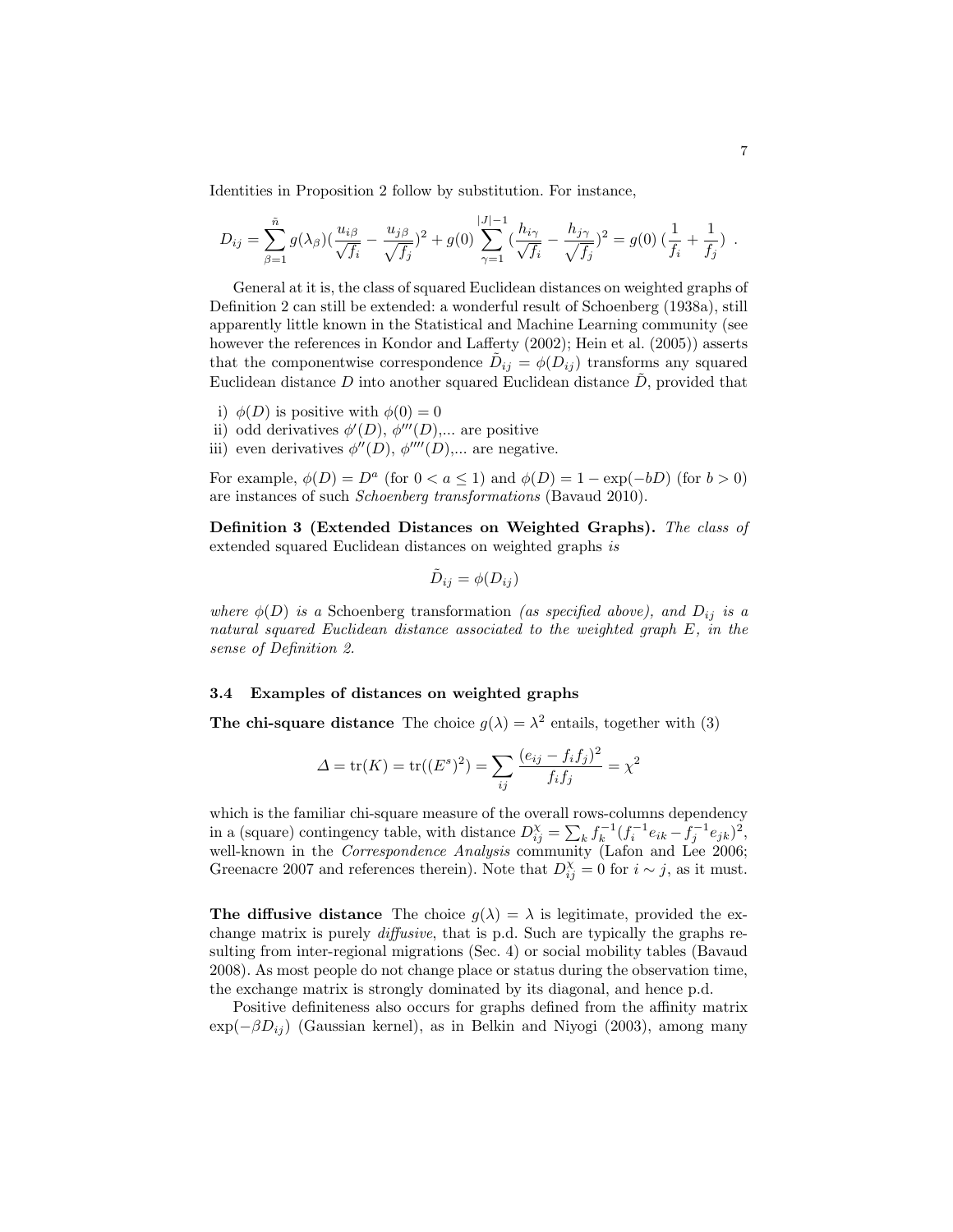others. Indeed, distances derived from the Gaussian kernel provide a prototypical example of Schoenberg transformation (see Definition 3). By contrast, the affinity  $I(D_{ij} \leq \epsilon^2)$  used by Tenenbaum et al. (2000) is not p.d.

The corresponding distance, together with the inertia, plainly read

$$
D_{ij}^{dif} = \frac{e_{ii}}{f_i^2} + \frac{e_{jj}}{f_j^2} - 2\frac{e_{ij}}{f_i f_j} \qquad \Delta^{dif} = \sum_i \frac{e_{ii}}{f_i} - 1 \ .
$$

**The "frozen" distance** The choice  $g(\lambda) \equiv 1$  produces, for any graph, a result identical to the application of any function  $g(\lambda)$  (with  $g(1) = 1$ ) to the purely diagonal "frozen" graph  $E^{(0)} = \Pi$ , namely (compare with Proposition 2):

$$
D_{ij}^{fro} = \frac{1}{f_i} + \frac{1}{f_j} \quad \text{for } i \neq j \qquad D_{i0}^{fro} = \frac{1}{f_i} - 1 \qquad \Delta^{fro} = n - 1 \ .
$$

This "star-like" distance (Critchley and Fichet 1994) is embeddable in a tree.

The average commute time distance The choice  $g(\lambda) = (1 - \lambda)^{-1}$  corresponds to the average commute time distance; see Fouss et al. (2007) for a review and recent results. The amazing fact that the latter constitutes a squared Euclidean distance has only be recently explicitly recognized as such, although the key ingredients were at disposal ever since the seventies.

Let us sketch a derivation of this result: on one hand, consider a random walk on the graph with probability transition matrix  $P = \Pi^{-1}E$ , and let  $T_i$ denotes the first time the chain hits state  $j$ . The average time to go from  $i$  to  $j$ is  $m_{ij} = E_i(T_j)$ , with  $m_{ii} = 0$ , where  $E_i(.)$  denotes the expectation for a random walk started in i. Considering the state following i yields for  $i \neq j$  the relation  $m_{ij} = 1 + \sum_k p_{ik} m_{kj}$ , with solution (Kemeny and Snell (1976); Aldous and Fill, draft chapters)  $m_{ij} = (y_{jj} - y_{ij})/f_j$ , where  $Y = \Pi^{-1} \sum_{t \geq 0} (E^{(t)} - E^{(\infty)}) =$  $(E^{(0)} - E + E^{(\infty)})^{-1}$ *H* is the so-called *fundamental matrix* of the Markov chain. On the other hand, Definition 2 yields  $K = (I - E^s)^{-1} = \Pi^{\frac{1}{2}}(E^{(0)} - E +$  $(E^{(\infty)})^{-1}\Pi^{\frac{1}{2}} = \Pi^{\frac{1}{2}} Y \Pi^{-\frac{1}{2}}$ , and thus  $B = Y \Pi^{-1} = \Pi^{-1} Y$ . Hence

$$
D_{ij}^{com} = B_{ii} + B_{jj} - 2B_{ij} = \frac{y_{ii}}{f_i} + \frac{y_{jj}}{f_j} - \frac{y_{ij}}{f_j} - \frac{y_{ij}}{f_j} = m_{ij} + m_{ji}
$$

which is the average time to go from  $i$  to  $j$  and back to  $i$ , as announced.

Consider, for future use, the *Dirichlet form*  $\mathcal{E}(y) = \frac{1}{2} \sum_{ij} e_{ij} (y_i - y_j)^2$ , and denote by  $y^0$  the solution of the "electrical" problem  $\min_{y \in C_{ij}} \mathcal{E}(y)$ , where  $C_{ij}$ denotes the set of vectors y such that  $y_i = 1$  and  $y_j = 0$ . Then  $y_k^0 = P_k(T_i \leq$  $T_i$ ), where  $P_k(.)$  denotes the probability for a random walk started at k. Then  $D_{ij}^{com} = 1/\mathcal{E}(y^{0})$  (Aldous and Fill, chapter 3).

The shortest-path distance Let  $\Gamma_{ij}$  be the set of paths with extremities i and j, where a path  $\gamma \in \Gamma_{ij}$  consists of a succession of consecutive unrepeated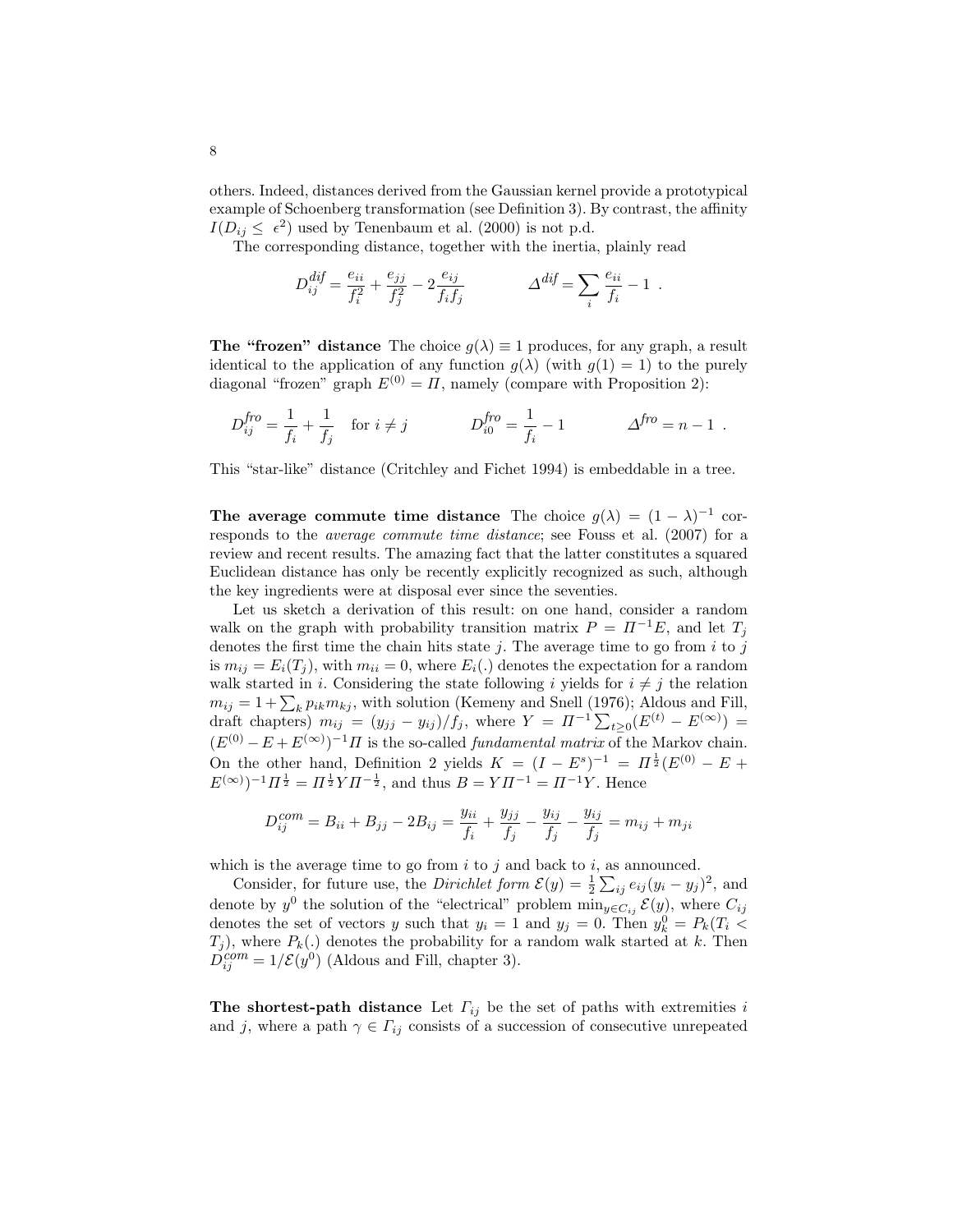edges denoted by  $\alpha = (k, l) \in \gamma$ , whose weights  $e_{\alpha}$  represent *conductances*. Their inverses are *resistances*, whose sum is to be minimized by the *shortest path*  $\gamma^0 \in \Gamma_{ij}$  (not necessarily unique) on the weighted graph E. This setup generalizes the unweighted graphs framework, and defines the shortest path distance

$$
D_{ij}^{sp} = \min_{\gamma \in \Gamma_{ij}} \sum_{\alpha \in \gamma} \frac{1}{e_{\alpha}}
$$

.

We believe the following result to be new - although its proof simply combines a classical result published in the fifties (Beurling and Deny 1958) with the above "electrical" characterization of the average commute time distance.

**Proposition 3.**  $D_{ij}^{sp} \ge D_{ij}^{com}$  with equality for all i, j iff E is a weighted tree.

**Proof:** let  $\gamma^0 \in \Gamma_{ij}$  be the shortest-path between i and j. Consider a vector y and define  $dy_{\alpha} = y_l - y_k$  for an edge  $\alpha = (k, l)$ . Then

$$
|y_i - y_j| \stackrel{(a)}{\leq} \sum_{\alpha \in \gamma^0} |dy_\alpha| = \sum_{\alpha \in \gamma^0} \sqrt{e_\alpha} \frac{|dy_\alpha|}{\sqrt{e_\alpha}} \stackrel{(b)}{\leq} \left(\sum_{\alpha \in \gamma^0} e_\alpha (dy_\alpha)^2\right)^{\frac{1}{2}} \left(\sum_{\alpha \in \gamma^0} \frac{1}{e_\alpha}\right)^{\frac{1}{2}} \stackrel{(c)}{\leq} \sqrt{\mathcal{E}(y)} \sqrt{D_{ij}^{sp}}
$$

Hence  $D_{ij}^{sp} \ge (y_i - y_j)^2 / \mathcal{E}(y)$  for all y, in particular for  $y^0$  defined above, showing  $D_{ij}^{sp} \geq D_{ij}^{com}$ . Equality holds iff (a)  $y^0$  is monotonously decreasing along the path  $\gamma^0$ , (b) for all  $\alpha \in \gamma^0$ ,  $dy^0_\alpha = c/e_\alpha$  for some constant c, and (c)  $dy^0_\alpha e_\alpha = 0$  for all  $\alpha \notin \gamma^0$ . (b), expressing Ohm's law  $U = RI$  in the electrical analogy, holds for  $y<sup>0</sup>$ , and (a) and (c) hold for a *tree*, that is a graph possessing no closed path.

The shortest-path distance is unfocused and irreducible. Seeking to determine the corresponding function  $g(\lambda)$  involved in Definition 2, and/or the Schoenberg transformation  $\phi(D)$  involved in Definition 3, is however hopeless:

# **Proposition 4.**  $D^{sp}$  is not a squared Euclidean distance.

Proof: a counter-example is provided (Deza and Laurent (1997) p. 83) by the complete bipartite graph  $K_{2,3}$  of Figure 1:



Fig. 1. Bipartite graph  $K_{2,3}$ , associated exchange matrix and shortest-path distance

The eigenvalues occurring in Theorem 1 are  $\mu_1 = 3$ ,  $\mu_2 = 2.32$ ,  $\mu_3 = 2$ ,  $\mu_4 = 0$  and  $\mu_5 = -0.49$ , thus ruling out the possible squared Euclidean nature of  $D^{sp}$ .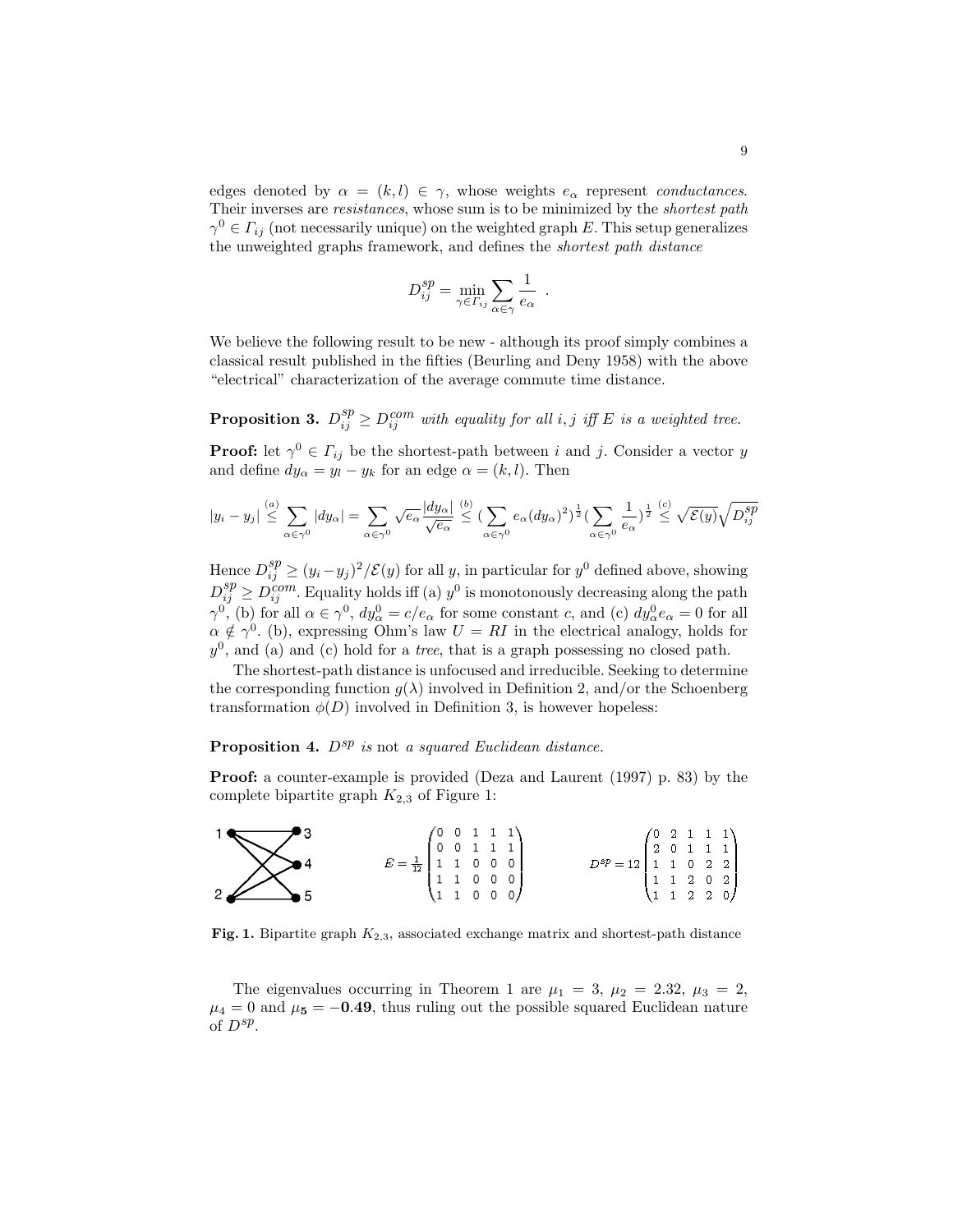**The absorption distance** The choice  $g(\lambda) = (1 - \rho)/(1 - \rho\lambda)$  where  $0 < \rho < 1$ yields the absorption distance: consider a modified random walk, where, at each discrete step, a particle at i either undergoes with probability  $\rho$  a transition  $i \rightarrow j$  (with probability  $p_{ij}$ ) or is forever absorbed with probability  $1 - \rho$  into some additional "cemetery" state. The quantities  $v_{ij}(\rho) =$  "average number of visits from  $i$  to  $j$  before absorption" obtain as the components of the matrix (see e.g. Kemeny and Snell (1976) or Kijima (1997))

$$
V(\rho) = (I - \rho P)^{-1} = (II - \rho E)^{-1} \Pi \text{ with } f_i v_{ij} = f_j v_{ji} \text{ and } \sum_i f_i v_{ij} = \frac{f_j}{1 - \rho}.
$$

Hence  $K = g(\Pi^{-\frac{1}{2}} E \Pi^{-\frac{1}{2}}) = (1 - \rho) \Pi^{\frac{1}{2}} V \Pi^{-\frac{1}{2}}$  and  $B_{ij} = (1 - \rho) v_{ij} / f_j$ , measuring the ratio of the average number of visits from  $i$  to  $j$  over its expected value over the initial state  $i$ . Finally,

$$
D_{ij}^{abs}(\rho) = \frac{v_{ii}(\rho)}{f_i} + \frac{v_{jj}(\rho)}{f_j} - 2\frac{v_{ij}(\rho)}{f_j} .
$$

By construction,  $\lim_{\rho \to 0} D^{abs}(\rho) = D^{fro}$  and  $\lim_{\rho \to 1} (1 - \rho)^{-1} D^{abs}(\rho) = D^{com}$ . Also,  $\lim_{\rho \to 1} D^{abs}(\rho) \equiv 0$  for a connected graph.

The "sif" distance The choice  $g(\lambda) = \frac{\lambda^2}{1 - \lambda}$  is the simplest one insuring an *irreducible and focused* squared Euclidean distance. Identity  $\lambda^2/(1-\lambda)$  =  $1/(1 - \lambda) - \lambda - 1$  readily yields (wether  $D^{dif}$  is Euclidean or not)

$$
D_{ij}^{sif} = D_{ij}^{com} - D_{ij}^{dif} - D_{ij}^{fro} .
$$

## 4 Numerical experiments

### 4.1 Inter-cantonal migration data

The first data set consists of the numbers  $N = (n_{ij})$  of people inhabiting the Swiss canton i in 1980 and the canton j in 1985  $(i, j = 1, \ldots, n = 26)$ , with a total count of  $6'039'313$  inhabitants,  $93\%$  of which are distributed over the diagonal. N can be made brutally symmetric as  $\frac{1}{2}(n_{ij} + n_{ji})$  or  $\sqrt{n_{ij}n_{ji}}$ , or, more gently, by fitting a quasi-symmetric model (Bavaud 2002), as done here. Normalizing the maximum likelihood estimate yields the exchange matrix  $E$ . Raw coordinates  $x_{i\alpha} = u_{i\alpha}/\sqrt{f_i}$  are depicted in Figure 2. By construction, they do not depend of the form of the function  $g(\lambda)$  involved in Definition 2, but they do depend on the form of the Schoenberg transformation  $\ddot{D} = \phi(D)$  involved in Definition 3, where they obtain as solutions of the weighted MDS algorithm (Theorem 1) on  $D$ , with unchanged weights  $f$  (Figure 3 (a) and (b)).

Iterating (2) from an initial  $n \times m$  membership matrix  $Z_{\text{init}}$  (with  $m \leq n$ ) at fixed T yields a membership  $Z_0(T)$ , which is by construction a local minimizer of the free energy  $F[Z,T]$ . The number  $M(Z_0) \leq m$  of independent columns of  $Z_0$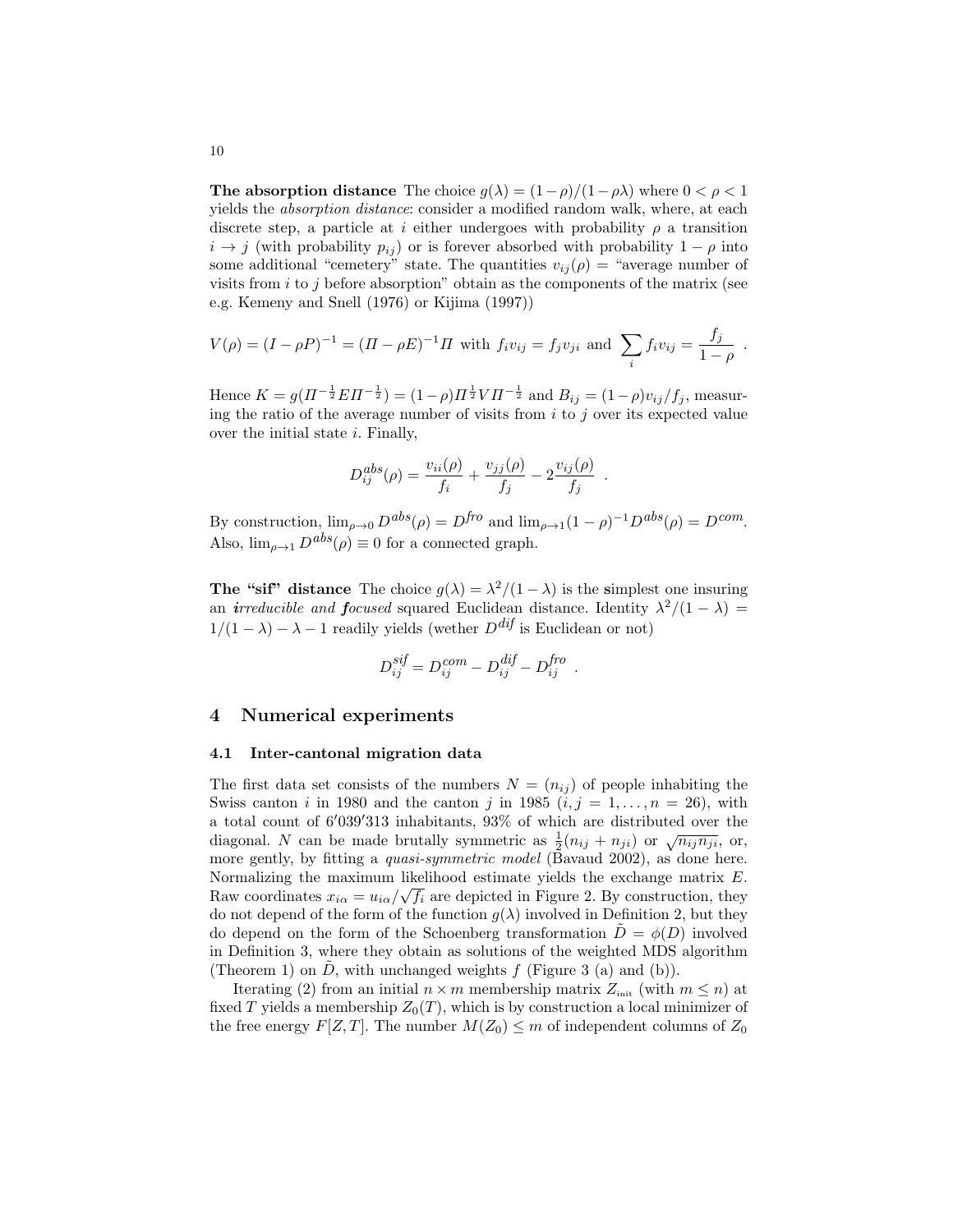

Fig. 2. Proportion of Swiss-German speakers in the 26 Swiss cantons (left), and raw coordinates  $x_{i\alpha}$  associated to the inter-cantonal migrations, in dimensions  $\alpha = 1, 2$ (center) and  $\alpha = 3, 4$  (right). Colours code the linguistic regions, namely:  $1 = \text{German}$ ,  $2 =$  mainly German,  $3 =$  mainly French,  $4 =$  French and  $5 =$  Italian. The central factorial map reconstructs fairly precisely the geographical map, and emphasizes the linguistic German-French barrier, known as "Röstigraben". The linguistic isolation of the sole Italian-speaking canton, intensified by the Alpine barrier, is patent.



Fig. 3. Raw coordinates extracted from weighted MDS after applying Schoenberg transformations  $\tilde{D} = \phi(D^{com})$  with  $\phi(D) = D^{\bar{0} \cdot 7}$  (a), and  $\phi(D) = 1 - \exp(-bD)$  with  $b = 1/(4\Delta^{\text{com}})$  (b). Decrease of the number of effective groups with the temperature (c); beside the main component, two microscopic groups of size  $\rho_2 = 6 \cdot 10^{-4}$  and  $\rho_3 = 2 \cdot 10^{-45}$  survive at  $T_{rel} = 2$ . (d) is the so-called *rate-distortion function* of Information Theory; its discontinuity at  $T_{\text{crit}} = 0.406$  betrays a phase transition between a cold regime with numerous clusters and a hot regime with few clusters (Rose et al. 1990; Bavaud 2009). Behaviour of the *overall softness*  $H(Z|O)$  (e) (Section 2.2) and of the clusters-regions variation of information (f) (see text).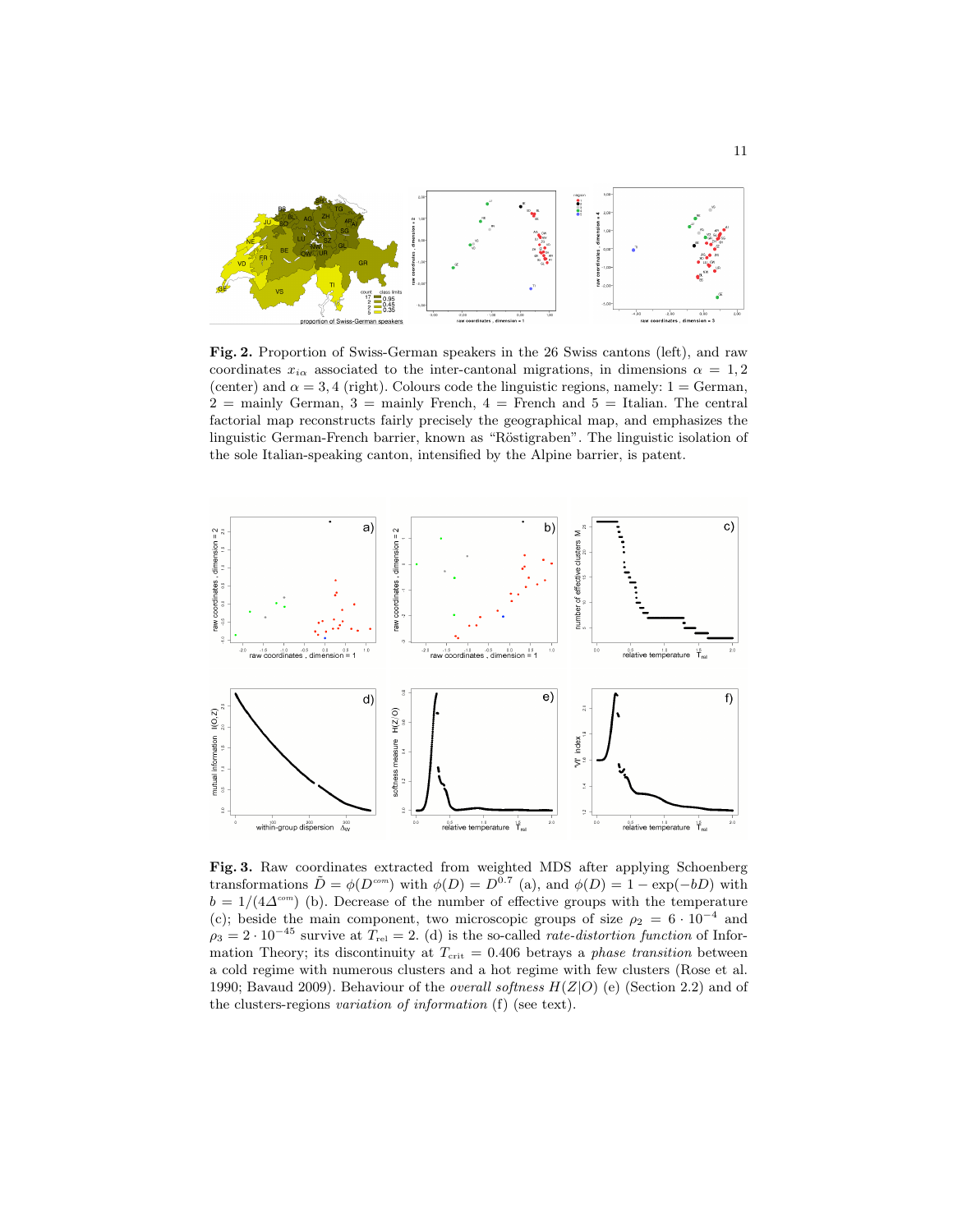measures the number of *effective groups*: equivalent groups, that is groups whose columns are proportional, could and should be aggregated, thus resulting in M distinct groups, without changing the free energy, since both the intra-group dispersion and the mutual information are aggregation-invariant (Bavaud 2009). In practice, groups  $g$  and  $h$  are judged as equivalent if their relative overlap (Section 2.2) obeys  $\theta_{gh} / \sqrt{\theta_{gg} \theta_{hh}} \geq 1 - 10^{-10}$ .

Define the relative temperature as  $T_{rel} = T/\Delta$ . One expects  $M = 1$  for  $T_{rel} \gg 1$ , and  $M = n$  for  $T_{rel} \ll 1$ , provided of course that the initial membership matrix contains at least  $n$  columns. We operate a *soft hierarchical descendant clustering* scheme, consisting in starting with the identity membership  $Z_{\text{init}} = I$ for some  $T_{rel} \ll 1$ , iterating (2) until convergence, and then aggregating the equivalent columns in  $Z_0(T)$  into M effective groups. The temperature is then slightly increased, and, choosing the resulting optimum  $Z_0(T)$  as the new initial membership, (2) is iterated again, and so forth until the emergence of a single effective group  $(M = 1)$  in the high temperature phase  $T_{rel} \geq 1$ .

Numerical experiments (Figure 3) actually conform to the above expectations, yet with an amazing propensity for tiny groups  $\rho_g \ll 1$  to survive at high temperature, that is before to be aggregated in the main component. This metastable behaviour is related to the locally optimal nature of the algorithm; presumably unwanted in practical applications, it can be eliminated by forcing group coalescence if, for instance,  $H(Z)$  or  $F[Z] - \Delta$  become small enough.

The softness measure of the clustering  $H(Z|O)$  is expected to be zero in both temperature limits, since both the identity matrix and the single-group membership matrix are hard. We have attempted to measure the quality of the clustering  $Z$  with respect to the regional classification  $R$  of Figure 2 by the "variation of information" index  $H(Z) + H(R) - 2I(Z, R)$  proposed by Meila (2005). Further investigations, beyond the scope of this paper, are obviously still to be conducted in this direction.

The stability of the effective number of clusters around  $T_{rel} = 1$  might encourage the choice of the solution with  $M = 7$  clusters. Rather disappointingly, the latter turns out (at  $T_{rel} = 0.8$ , things becoming even worse at higher temperature) to consist of one giant main component of  $\rho_1 > 0.97$ , together with 6 other practically single-object groups (UR, OW, NW, GL, AI, JU), totalizing less than three percent of the total mass (see also Section 5).

#### 4.2 Commuters data

The second data set counts the number of commuters  $N = n_{ij}$  between the  $n = 892$  French speaking Swiss communes, living in commune i and working in commune j in 2000. A total of  $733'037$  people are involved,  $49\%$  of which are distributed over the diagonal. As before, the exchange matrix  $E$  is obtained after fitting a quasi-symmetric model to N. The first two dimensions  $\alpha = 1, 2$  of the raw coordinates  $x_{i\alpha} = u_{i\alpha}/\sqrt{f_i}$  are depicted in Figure 4 a). The objects cloud consists of all the communes (up, left) except a single one (down, right), namely "Roche d'Or" (JU), containing 15 active inhabitants, 13 of which work in Roche d'Or. Both the very high value of the proportion of stayers  $e_{ii}/f_i$  and the low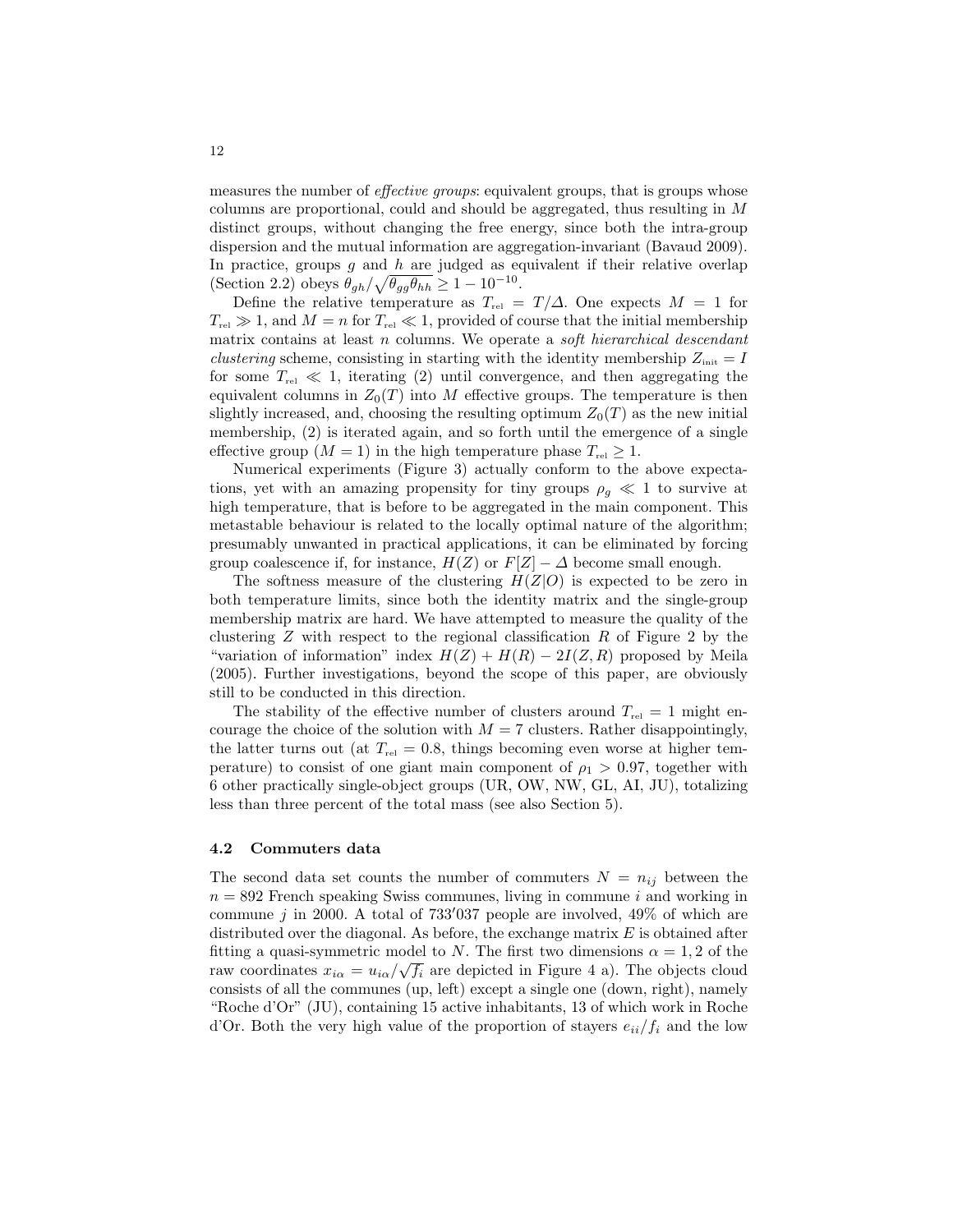

Fig. 4. Raw coordinates associated to the unmodified exchange matrix  $E$  are unable to approximate the geographical map (a), in contrast to (b), (c) and (d), based upon the diagonal-free exchange matrix  $\hat{E}$ . Colours code the cantons, namely BE=brown, FR=black, GE=orange, JU=violet, NE=blue, VD=green, VS=red. In particular, the central position of VD (compare with Figure 2) is confirmed. (e) and (f) represent the low-dimensional coordinates obtained by MDS from  $\ddot{D}^{jump}$  (4).

value of the weight  $f_i$  make Roche d'Or (together with other communes, to a lesser extent) quasi-disconnected from the rest of the system, hence producing, in accordance to the theory, eigenvalues as high as  $\lambda_1 = .989, \lambda_2 = .986, \dots$ ,  $\lambda_{30} > .900...$ 

Theoretically flawless as is might be, this behavior stands as a complete geographical failure. As a matter of fact, commuters (and migration)-based graphs are *young*, that is E is much closer to its short-time limit  $E^{(0)}$  than to its equilibrium value  $E^{(\infty)}$ . Consequently, diagonal components are huge and equivalent vertices in the sense of Definition 1 cannot exist: for  $k = i \neq j$ , the proportion of stayers  $e_{ii}/f_i$  is large, while  $e_{ij}/f_j$  is not.

Attempting to consider the Laplacian  $E - E^{(0)}$  instead of E does not improve the situation: both matrices indeed generate the same eigenstructure, keeping the order of eigenvalues unchanged. A brutal, albeit more effective strategy consists in plainly destroying the diagonal exchanges, that is by replacing  $E$  by the diagonal-free exchange matrix  $\hat{E}$ , with components and associated weights

$$
\hat{e}_{ij} = \frac{e_{ij} - \delta_{ij}e_{ii}}{1 - \sum_k e_{kk}} \qquad \qquad \hat{f}_i = \frac{f_i - e_{ii}}{1 - \sum_k e_{kk}}.
$$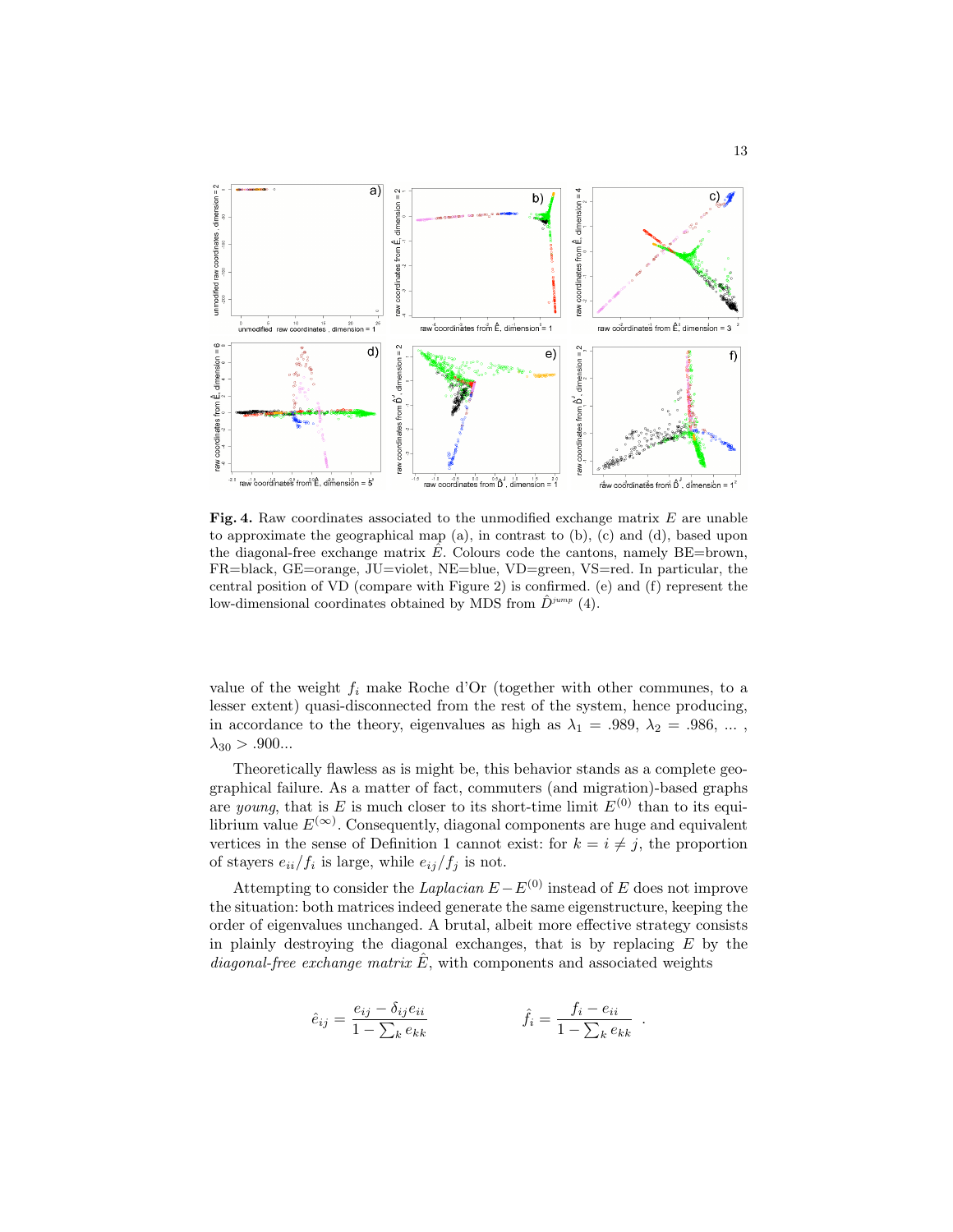Defining  $\hat{E}$  as the new exchange matrix yields (Sections 2 and 3) new weights  $\hat{f}$ , eigenvectors  $\hat{U}$ , eigenvalues  $\hat{A}$  (with  $\hat{\lambda}_n = 0$ ), raw coordinates  $\hat{X}$  and distances  $D$ , as illustrated in Figure 4 b), c) and d).

However, an example of equivalent nodes in the sense of Definition 1 is still unlikely to be found, since  $0 = \hat{e}_{ii}/\hat{f}_i \neq \hat{e}_{ij}/\hat{f}_j$  in general. A weaker concept of equivalence consists in comparing  $i \neq j$  by means of their transition probabilities towards the *other* vertices  $k \neq i, j$ , that is by means of the Markov chain conditioned to the event that the next state is different. Such Markov transitions approximate the so-called jump process, if existing (see e.g. Kijima (1997) or Bavaud  $(2008)$ ). Their associated exchange matrix is precisely given by E.

Definition 4 (Weakly equivalent vertices; weakly focused distances). Two distinct vertices i and j are weakly equivalent, noted i  $\stackrel{w}{\sim}$  j, if  $\hat{e}_{ik}/\hat{f}_i =$  $\hat{e}_{jk}/\hat{f}_j$  for all  $k \neq i, j$ . A distance is weakly focused if  $D_{ij} = 0$  whenever  $i \stackrel{w}{\sim} j$ .

By construction, the following "jump" distance is squared Euclidean and weakly focused:

$$
\hat{D}_{ij}^{jump} = \sum_{k \;|\; k \neq i,j} \hat{f}_k (\frac{\hat{e}_{ik}}{\hat{f}_i \hat{f}_k} - \frac{\hat{e}_{jk}}{\hat{f}_j \hat{f}_k})^2 = \sum_k \frac{1}{\hat{f}_k} (\frac{\hat{e}_{ik}}{\hat{f}_i} - \frac{\hat{e}_{jk}}{\hat{f}_j})^2 - \frac{\hat{e}_{ij}^2}{\hat{f}_i \hat{f}_j} (\frac{1}{\hat{f}_i} + \frac{1}{\hat{f}_j}) \quad (4)
$$

The restriction  $k \neq i, j$  in (4) complicates the expression of  $D^{jump}$  in terms of the eigenstructure  $(\hat{U}, \hat{A})$ , and the existence of raw coordinates  $\hat{x}_{i\alpha}$ , adapted to the diagonal-free case, and justified by an analog of Proposition 1, remains open. In any case, jump distances (4) are well defined, and yield low-dimensional coordinates of the 892 communes by weighted MDS (Theorem 1) with weights  $\hat{f}$ , as illustrated in Figure 4 e) and f).



**Fig. 5.** Comparison between the clustering obtained from  $\hat{D}^{sif}$  (in red) and  $\hat{D}^{jump}$  (in green): evolution of the number of effective clusters with the temperature (a), ratedistortion function (b) and overall softness measure (c). In (b),  $\hat{\Delta}^{jump}$  has been multiplied by a factor five to fit to the scale.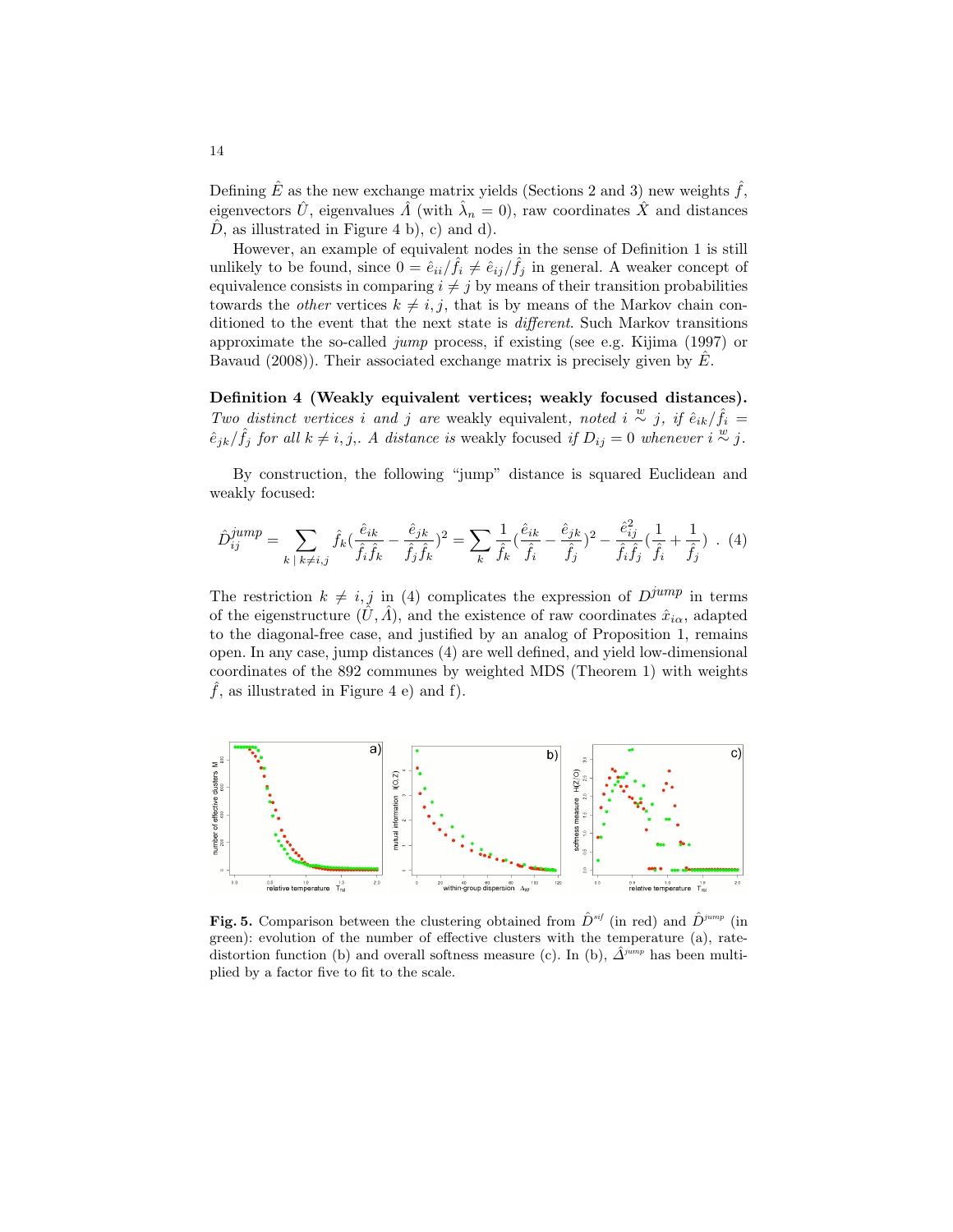# 5 Conclusion

Our first numerical results confirm the theoretical coherence and the tractability of the clustering procedure presented in this paper. Yet, further investigations are certainly required: in particular, the precise role that the diagonal components of the exchange matrix should play into the construction of distances on graphs deserves to be thoroughly elucidated. Also, the presence of fairly small clusters in the clustering solutions of Section 4, from which the normalized cut algorithm Ncut was supposed to prevent, should be fully understood. Our present guess is that small clusters are inherent to the spatial nature of the data under consideration: elongated and connected clouds as those of Figure 4 cannot miraculously split into well-distinct groups, irrespectively of the details of the clustering algorithm (classical chaining problem). This being said, squared Euclidean are closed under addition and convex mixtures. Hence, an elementary yet principled remedy could simply consist in adding spatial squared Euclidean distances to the flow-induced distances investigated in the present contribution.

# References

- Aldous, D. and Fill, J. Reversible Markov Chains and Random Walks on Graphs. Draft chapters, online version available at http://www.stat.berkeley.edu/users/aldous/RWG/book.html
- Bavaud, F.: The quasi-symmetric side of gravity modelling. Environment and Planning A 34, 61–79 (2002)
- Bavaud, F.: Spectral clustering and multidimensional scaling: a unified view. In: Data science and classification (Batagelj, V., Bock, H.-H., Ferligoj, A., and Ziberna, A. editors), 131–139 Springer (2006)
- Bavaud, F.: The Endogenous analysis of flows, with applications to migrations, social mobility and opinion shifts. Journal of Mathematical Sociology 32, 239–266 (2008)
- Bavaud, F.: Aggregation invariance in general clustering approaches. Advances in Data Analysis and Classification 3, 205–225 (2009)
- Bavaud, F.: On the Schoenberg Transformations in Data Analysis: Theory and Illustrations. Submitted (2010)
- Belkin, M., Niyogi, P.: Laplacian Eigenmaps for Dimensionality Reduction and Data Representation. Neural Computation 15, 1373–1396 (2003)
- Berger, J., Snell, J.L.: On the concept of equal exchange. Behavioral Science 2, 111–118 (1957)
- Beurling, A., Deny, J.: Espaces de Dirichlet. I. Le cas élémentaire. Acta Mathematica 99, 203–224 (1958)
- Chung, F.R.K.: Spectral graph theory. CBMS Regional Conference Series in Mathematics 92. American Mathematical Society, Washington (1997)
- Cover, T. M., Thomas, J. A. Elements of Information Theory. Wiley (1991)
- Critchley, F., Fichet, B. The partial order by inclusion of the principal classes of dissimilarity on a finite set, and some of their basic properties. In: Classification and dissimilarity analysis (van Cutsem, B., ed.). Lecture Notes in Statistics. Springer. 5–65 (1994)
- Deza, M., Laurent, M.: Geometry of cuts and metrics. Springer (1997)